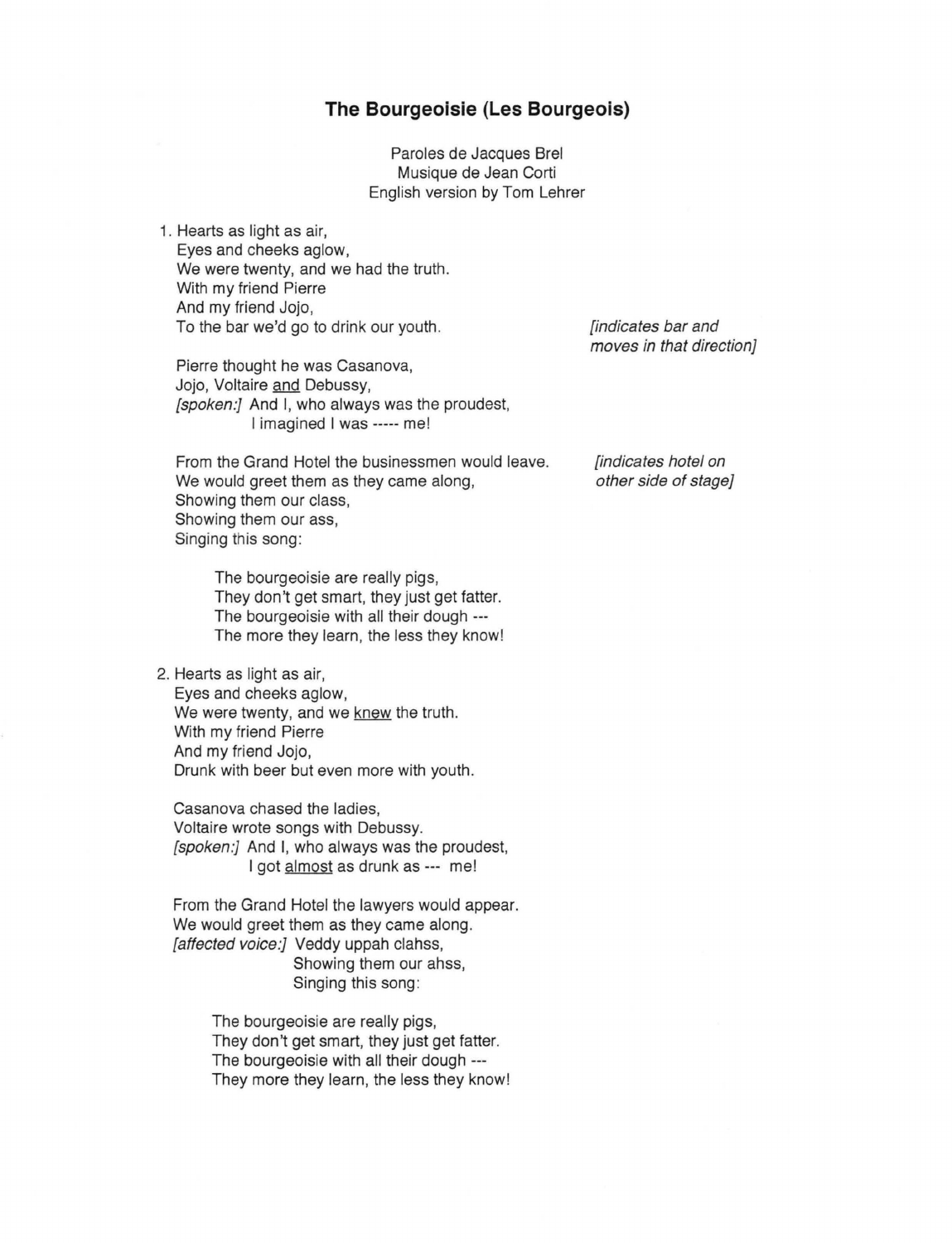[optional: At this point he can change his demeanor so as to indicate the respectability he has acquired over the years. To further indicate the passage of time, perhaps he could make a simple costume adjustment, e.g., change beret for hat, remove scarf to reveal tie, put on glasses, etc.}

3. Hearts no longer dare, Eyes no longer glow, At the Grand Hotel we often dine. The notary, Pierre, The businessman, Jojo, And I, the lawyer, talk and sip our wine.

Pierre may talk of Casanova, Jojo, Voltaire and Debussy, [spoken:] And I, who still remain the proudest, I still talk of --- me!

Later when we leave From that bar they come, Scum who ought to stay where they belong. Clearly lower class, Showing us their ---- well! Singing that song:

[indicates hotel and moves in that direction]

[indicates bar]

[Everyone else on stage sings the chorus at him, tauntingly.]

The --- bour --- geoi --- sie are really pigs, They don't get smart, they just get fatter. The bourgeoisie with all their dough, They more they learn, the less they know!

[He has reacted angrily when they started to sing, and during their song he calls to an unseen offstage policeman:]

[spoken:] Officer! Officer! Arrest these hooligans! They are a public nuisance! We are taxpayers, and we don't need to have these hoodlums bothering us every night. God help the world when this generation grows up! [fading out as he exits] Officer! Officer! ....

-2-